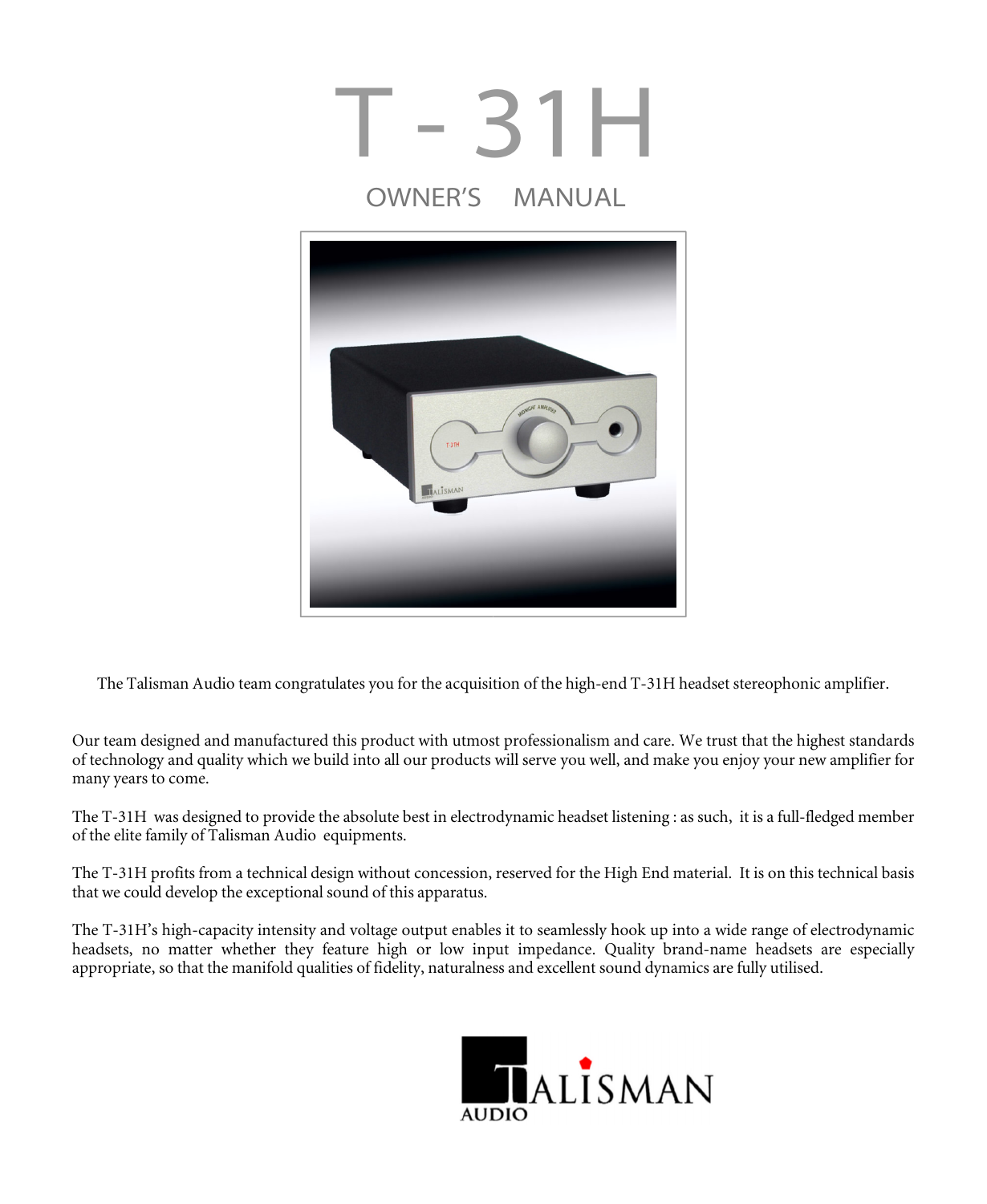

Unpacking, preparation and placement

### GENERALINSTRUCTIONS

Upon unpacking you should find the following equipment and accessories :

- T-31H amplifier in its protective bag ;

- power cord ;

- a two-parts foam wedging.

We advise you to keep this packing, in case you had to return the product, to ensure safe travel conditions.

Nota : this leaflet can be found on our site http:\\www.talisman-audio.com

Select an appropriate spot to place your T-31H : i.e. near enough from your hi-fi equipment so that all necessary connections may be made unhindered, and also close enough to wherever you may want to sit back and relax to enjoy the T-31H listening experience.

- make sure that the T-31H is placed on a hard surface with no vibrations ;

- also make sure that the T-31H is not confined in a closed space, for the T-31H will remain in a power-on status full time ;

- avoid placing the T-31H too close to other electrical equipment, as it could possibly cause static, background noise, vibrations, or excessive heating.

#### **OVERVIEW**

Front panel

Back panel

- **Q** Power-on light.
	- Volume control knob.
	- Stereo jack 6.35 mm.
- 0<br>0<br>0<br>0<br>0 CINCH stereo input.
- **O** CINCH outlets for direct stereo output.<br> **O** Individual serial number.
- Individual serial number.
- Power supply (mains) at base.



### TECHNICALSPECIFICATIONS

- input : 1 Cinch stereo input ;

- output : 1 Cinch direct stereo output and 1 amplified output 6,35 mm jack for electrodynamic headset ;
- output level : < 7 Vrms headset on 30 to 600 ohms headset ;
- power / sensitivity :  $> 150$  mW on 30 to 600 ohms headset / 1,7 Vrms with 47 kohms, gain = 12 dB;
- output impedance  $: < 0.15$  ohms @ 1 kHz;
- harmonic distortion : < 0,02 % on 300 ohms charge, output 1 Vrms, audio band ;
- signal-to-Noise ratio : > 90 dBA unweighted ;
- bandwidth : 10 Hz to 500 kHz with 300 ohms, 1 Vrms, -3 dB ;
- $-$  rise time :  $< 1 \mu s$  10 kHz,  $+/- 1V$  on 300 ohms charge ;
- mains connections : mains on base CEI with internal fuse ;
- volume adjustment : level from 0 to 80 dB, max deviation 2 dB between channels L & R;

- specifics functions : direct Cinch output for insertion of amp in sound feed line, either in monitoring loop output ;

- operating mode : permanently powered ;
- mains : 230 V / 115 V / 100 V +/- 10 %. Power < 2 W in standby mode ;
- weight & dimensions : 1,2 kg / 136 \* 68 \* 208 mm.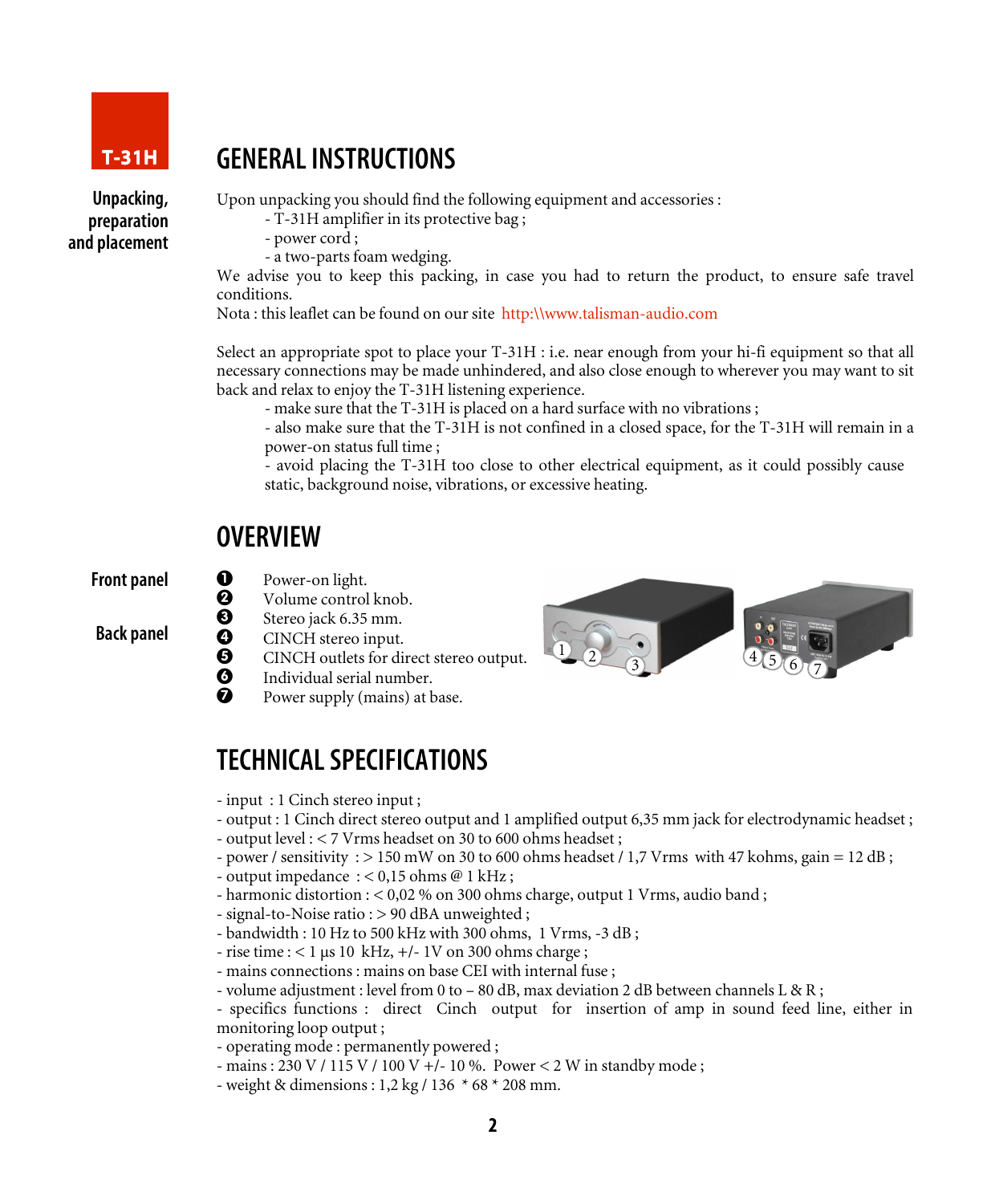

### SAFETY PRECAUTIONS

To reduce the risk of electrical shock, do not expose to rain, water, splattering, or humidity ! Do not open housing. Risk of electrical shock ! You must use the electrical cord supplied. Connect it to a grounded mains outlet ! Make sure that the operating voltage of the unit is the same as the voltage provided by your local electrical grid ( local mains ) ! Never short the headset output  $\bigcirc$  !

 $\epsilon$ 

The « CE » indication at the back of the T-3H indicates that the unit was developped and manufactured in conformity with the Electromagnetic compatibility and Low Voltage directives of the European Union.

SAFETY : HD 195-S6, EN 60065.

EMC : Emission EN 55013, Immunity EN 55020, conform to CISPR 16-1, CISPR 16-2, IEC 801-2 class B, IEC801-3 class A, IEC 801-4 class B.

### INSTALLATION

| <b>First Power-Up</b>              | Plug into the mains your T-31H for the first time without connecting it to your hi-fi equipment or to a<br>headset.<br>The display T-31H $\bullet$ on the front panel must light up. Then unplug the unit from the mains and<br>proceed with the installation as described here below.                                                                                                                                                                                                                                                                                                                                                                                                                                                                                                                                                                                                                                                                                                                                                                                                                                                                                                                                                                                                                                                                                                                                                                                                              |
|------------------------------------|-----------------------------------------------------------------------------------------------------------------------------------------------------------------------------------------------------------------------------------------------------------------------------------------------------------------------------------------------------------------------------------------------------------------------------------------------------------------------------------------------------------------------------------------------------------------------------------------------------------------------------------------------------------------------------------------------------------------------------------------------------------------------------------------------------------------------------------------------------------------------------------------------------------------------------------------------------------------------------------------------------------------------------------------------------------------------------------------------------------------------------------------------------------------------------------------------------------------------------------------------------------------------------------------------------------------------------------------------------------------------------------------------------------------------------------------------------------------------------------------------------|
| Connecting to<br>a sound feed line | Whenever effecting such connections, it is recommended to first switch off all of the units making up<br>your hi-fi equipment (your audio/video chain) and to abstain from wearing your headset yet. In any<br>event, the insertion of a T-31H into your hi-fi system shall not degrade in any way the quality of your<br>hi-fi sound connections - provided your T-31H remains powered on !<br>The desired source must be connected to the T-31H's input (CINCH input jacks $\bullet$ ) with high quality<br>modulation cords, the right-hand channel corresponding to the red jack and the left-hand channel to<br>the white jack.<br>You have two possibilities to connect your T-31H :<br>- direct connection : Plug the sound feed line into the input $\bullet$ of your T-31H to, and connect the output<br><b>O</b> of your T-31H to the input of your amplifier or pre-amp. This type of connection is appropriate if<br>you intend to use a single sound feed into your headset;<br>- monitoring connection : Connect the input $\bigcirc$ of your T-31H with the monitoring output (or to the<br>recording output) of your amplifier or pre-amp. You may also connect the output $\bigcirc$ of your T-31H to<br>the input of a recorder or a processor used in a monitoring loop.<br>This type of connection is appropriate if you wish to feed several separate sound sources into your<br>headset (such as CD, DVD, tuner, phono, tape ), or if you have a complete audio/video system. |
| Connecting<br>the headset          | Plug your headset, fitted with a 6,35 mm stereo jack to the base headset output $\bullet$ on the T-31H's front<br>panel. Avoid handling or fiddling with this plug whenever wearing the headset. Upon plugging in the<br>headset make sure volume is set at its lowest value.                                                                                                                                                                                                                                                                                                                                                                                                                                                                                                                                                                                                                                                                                                                                                                                                                                                                                                                                                                                                                                                                                                                                                                                                                       |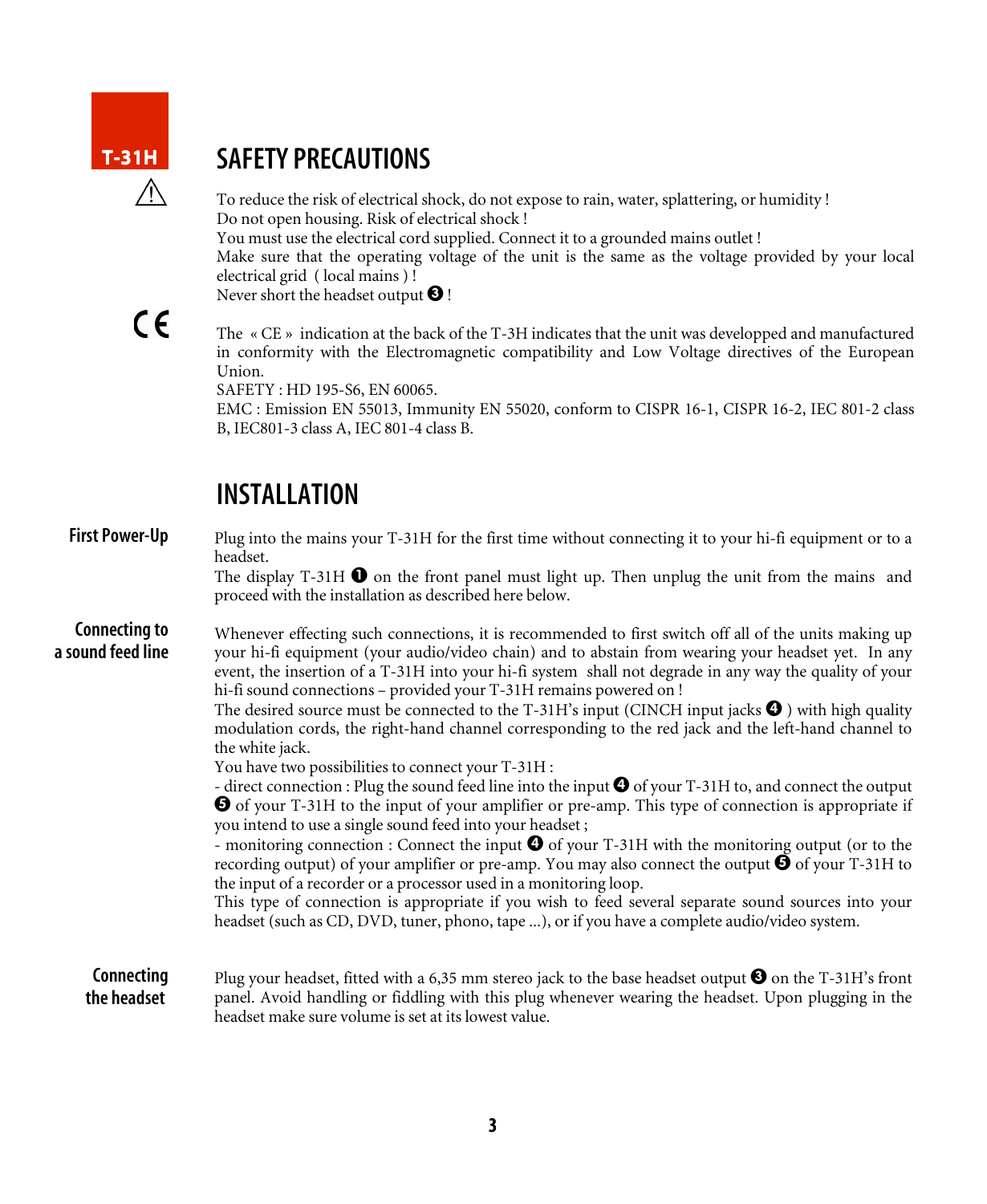

# USE & MAINTENANCE

| Power On<br>and Off      | The T-31H does not feature an off/on switch, because it was designed to remain permanently on so as to<br>ensure optimal electrical and thermal operating conditions.<br>Upon first power-on, or whenever your T-31H has been disconnected from the mains for a long time, it<br>is recommended that you wait for about one hour before use.<br>Should you not use your T-31H for a long period of time, simply unplug its power cord. It is<br>recommended that when you do so you switch off your entire hi-fi system and disconnect your headset.<br>Warning : whenever the T-31H is in power-off mode (i.e. disconnected from the power supply) no<br>equipment should be connected to the inputs/outputs $\bullet$ and $\bullet$ lest their sound quality become<br>impaired. |
|--------------------------|------------------------------------------------------------------------------------------------------------------------------------------------------------------------------------------------------------------------------------------------------------------------------------------------------------------------------------------------------------------------------------------------------------------------------------------------------------------------------------------------------------------------------------------------------------------------------------------------------------------------------------------------------------------------------------------------------------------------------------------------------------------------------------|
| <b>Volume</b><br>control | Warning : too high a sound volume used over long periods of time may significantly damage your<br>hearing. Please be reasonable!<br>Volume is set by means of knob $\bigcirc$ which controls a high quality ALPS stereo potentiometer. Upon first<br>starting be sure to lower volume to its lowest level, i.e. the volume knob turned all the way to the left,<br>before you put on the headset.                                                                                                                                                                                                                                                                                                                                                                                  |
| Routine<br>maintenance   | Warning : never ever conduct any care & maintenance-related tasks with the power on !<br>The T-31H was designed to operate for years without any maintenance nor adjustment.<br>If dust gathers on the unit simply wipe it off with a dry cloth.<br>In case the unit was dirtied or soiled do NOT use any detergent or solvent. Do not either use common<br>household cleaning papers whose textures are abrasive. Use instead a soft wet cloth and if need be soap.<br>Then carefully wipe the unit clean with the soft wet cloth.                                                                                                                                                                                                                                                |
| <b>Troubleshooting</b>   | Upon Power-on, the front panel light $\bigcirc$ does not come "On":<br>- check that the power cord is correctly plugged into the base $\bullet$ and connected to the mains;<br>- check that the mains outlet is live.                                                                                                                                                                                                                                                                                                                                                                                                                                                                                                                                                              |
|                          | Light $\bigcirc$ comes "On" normally but the headset has no sound :<br>- check that the sound feed line is live (music is being fed) and that volume control $\bullet$ is not<br>turned all the way down (1/4 knob revolution is enough);<br>- check that all the sources and the headset connections have been carried out as per instructions,<br>and that all components are operating normally.                                                                                                                                                                                                                                                                                                                                                                                |
|                          | Bad sound quality (e.g. too loud, too weak, background noise, distortion, rumble ) :<br>- check that you have properly observed all installation and operation recommendations in this<br>manual;<br>- check that the technical specifications of your other equipment are compatible with the specs<br>of this unit: refer here to the « Technical Specifications » chapter.                                                                                                                                                                                                                                                                                                                                                                                                      |
| After-sale service       | There still is a problem with unit operation. Contact the seller of your unit or use the warranty as set out<br>in the 'warranty' chapter of this manual.                                                                                                                                                                                                                                                                                                                                                                                                                                                                                                                                                                                                                          |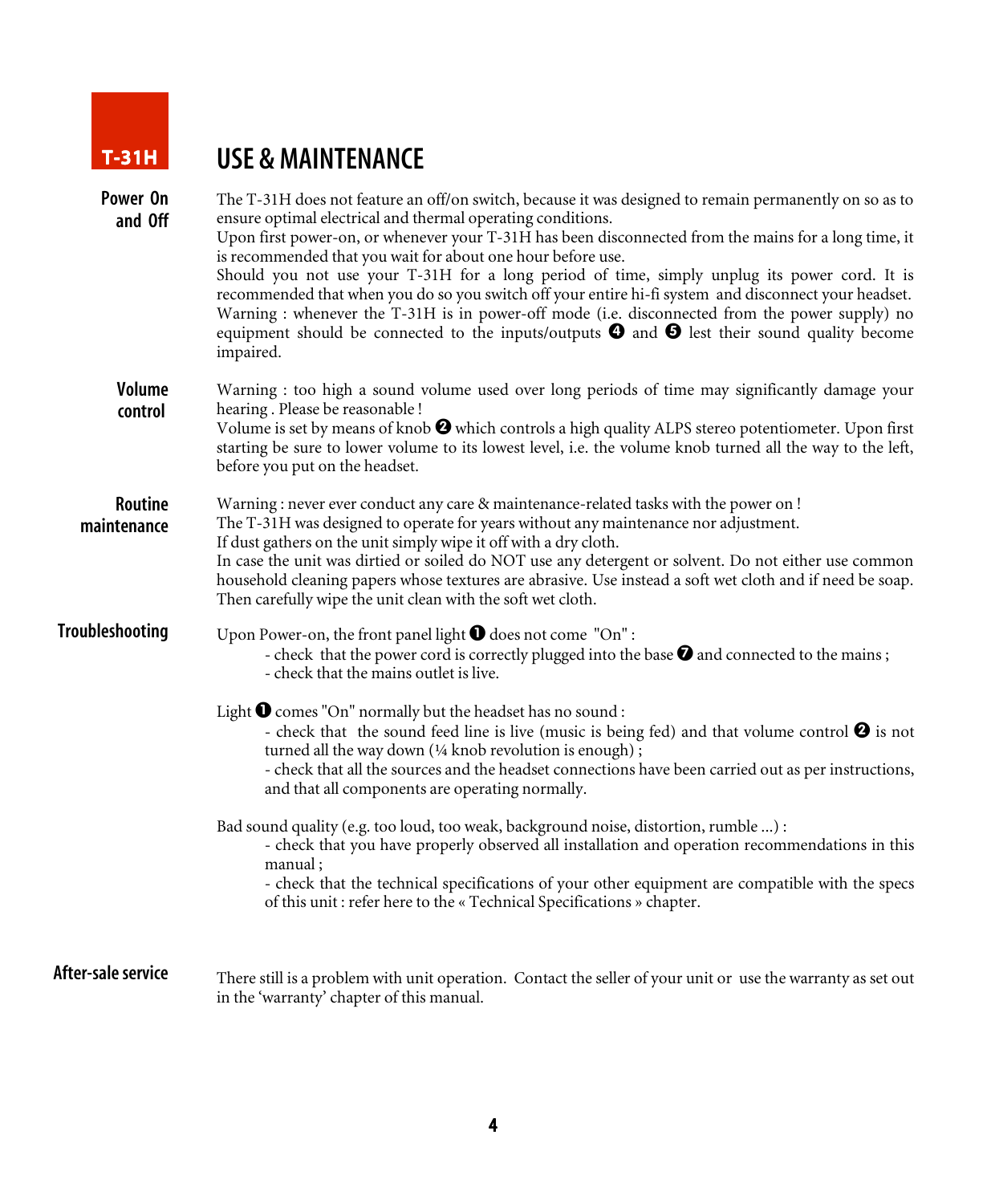

#### T-31H WARRANTY

General conditions Talisman Audio guaranties this equipment when used according to its technical specifications, against any manufacturing defects or component flaws.

This warranty applies to both materials and labor.

In case of defect Talisman Audio will, for TWO years from the purchase date, repair the unit free of charge to the owner. Shipping costs to the Talisman Audio premises shall be however borne by the owner of the unit under warranty.

Under no circumstances can this warranty give rise to any kind of damages or liability.

Talisman Audio guaranties the equipment only if :

- it was purchased either on the Talisman Audio web site, or through an official dealer ;
- the defect occurs within the two years period following the purchase ;
- the defect is not caused by an abnormal use of the product, or by an outside factor ;
- the product was not opened and modified by an outside personne.

The claim for warranty should be made in the following way : After-sale

- if the product was bought through an auditorium, please refer to this dealer who will examine your problem, will try to solve it and will give you the correct procedure to contact Talisman Audio, if necessary ; service

> - if the product was bought on the web site, then tell us directly about your problem using our email adress amplify@talisman-audio.com. You will then receive instructions for the return of your product.

#### MANUFACTURING

Talisman Audio products are manufactured by the Get Electronique Company, a French corporation incorporated under the register number RCS Castres 447 794 363.

All design and production procedures are carried out according to strict quality standards ISO9000:2000 (certificat n°124 832).

Talisman Audio certifies that all products delivered to its clients are individually tested and controlled, and that they comply with the acceptance criterias defined for each model.